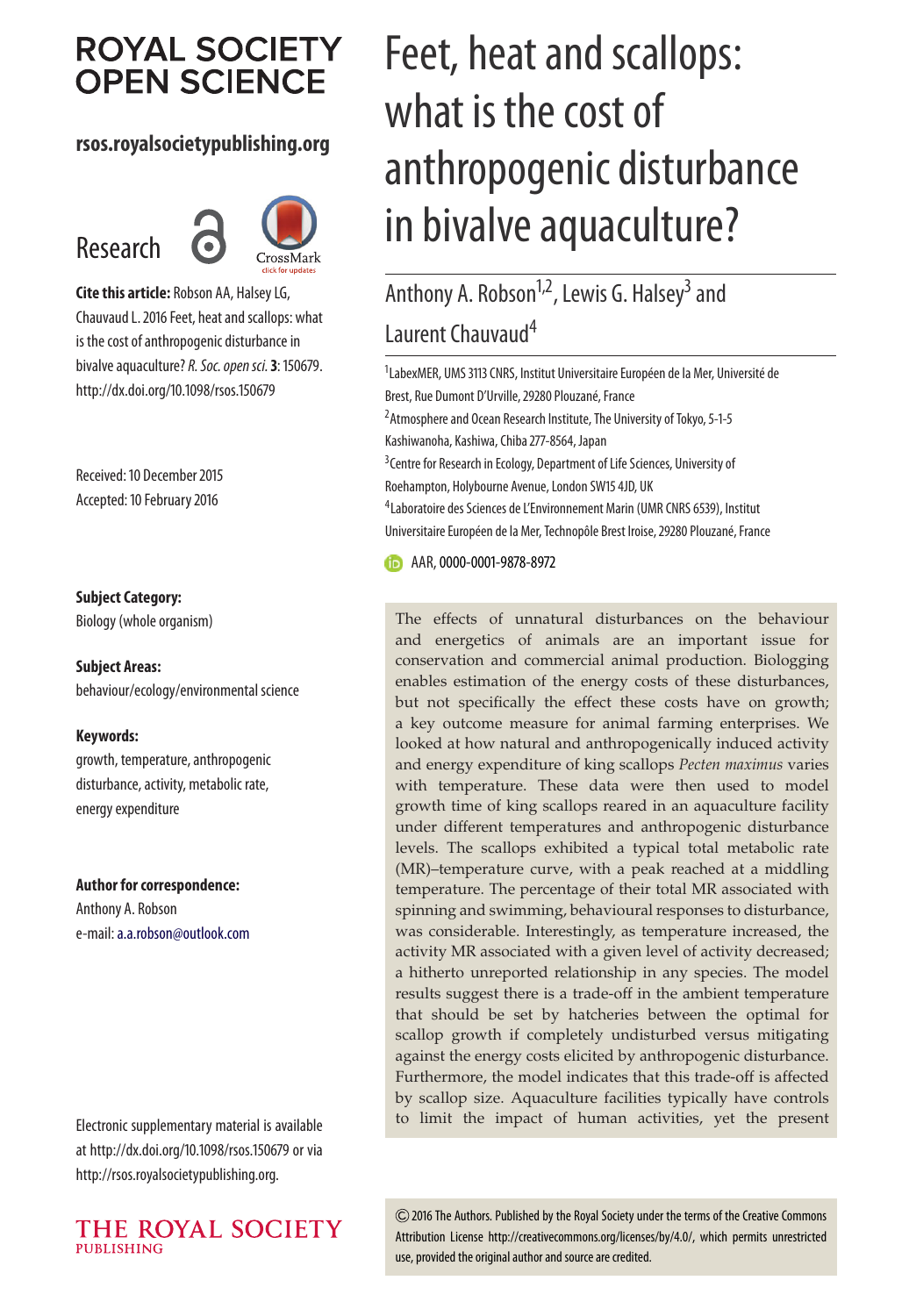data indicate that hatcheries may be advised to consider whether more controls could further decrease extraneous scallop behaviours, resulting in enhanced scallop yields and improved financial margins.

### 1. Introduction

Anthropogenic disturbance of fished and farmed animals often manifests as unnatural stimuli such as noise, vibrations, chemical pollution, illumination and the casting of shadows. The cost of anthropogenic disturbances to farmed colonies, e.g. decreased somatic growth rates, decreased gamete production and fatalities [\[1,](#page-11-0)[2\]](#page-11-1) is likely to impact the financial viability of farming ectotherms, including reptiles, amphibians, molluscs and most fishes [\[3,](#page-11-2)[4\]](#page-11-3). Mitigating such anthropogenic disturbances may minimize energetically costly non-feeding behaviours and hence maximize growth rates by reducing the energetic costs of such activities and increasing the time available to feed [\[3,](#page-11-2)[4\]](#page-11-3). However, relatively little is known about the effect of anthropogenic disturbance on the behavioural time budgets and associated metabolic rate (MR) of most fished and farmed species [\[2,](#page-11-1)[5](#page-11-4)[,6\]](#page-11-5). Furthermore, for ectothermic species, ambient temperature is known to affect behaviour and MR, raising the question of whether and how temperature modulates the level of unnatural or anti-predator behaviour exhibited as a result of anthropogenic stimuli [\[7](#page-11-6)[–9\]](#page-11-7) and, ultimately, its effect on growth.

King scallops *Pecten maximus* inhabit waters along the Eastern Atlantic coast, from northern Norway south to the Iberian Peninsula, and are also distributed off the coast of West Africa and around the Azores, Madeira and the Canary Islands. King scallop meat is considered a luxury food and commands a high retail price. The species is farmed in Spain, France, Ireland, UK and Norway [\[10\]](#page-11-8) with active hatchery–nursery production in several of those countries. Scallop growth in the wild is mainly regulated by water temperature rather than by the amount of food available [\[11,](#page-11-9)[12\]](#page-11-10). In indoor aquaculture, their growth rates increase with temperatures above  $10\degree$ C and continue to increase up to 23<sup>°</sup>C when food is provided ad libitum [\[13\]](#page-11-11). However, above  $17–18°C$ , the condition index (the ratio of dry meat weight to dry shell weight [\[14\]](#page-11-12)) is lower. The scallops exhibit a stress response at these high temperatures [\[13,](#page-11-11)[15](#page-11-13)[,16\]](#page-11-14) probably, because these temperatures result in lower partial pressures of oxygen in their haemolymph [\[17\]](#page-11-15), inducing rapid accumulation of calcareous shell deposits accompanied by poor tissue growth.

The accelerometry technique, which measures body motion to estimate behaviours and associated MR, has been established as a veritable method for obtaining the fine-scale behavioural time and energy budgets of a range of animals, including invertebrates [\[4](#page-11-3)[,18–](#page-11-16)[22\]](#page-11-17). In this study, we use the accelerometry technique to determine how temperature modulates the effects of anthropogenic stimuli on the behaviour and MR of king scallops in indoor aquaculture. We then use these data to model how much daily energy expenditure would be reduced if the scallops experienced no unnatural disturbances. Specifically, we model growth time against ambient temperature to two key shell heights under scenarios of different disturbance levels. We consider the optimal temperature for scallop growth if there is no human interference at all and also discuss how hatcheries could tailor their water temperature under the more realistic scenarios of various degrees of anthropogenic disturbance.

## 2. Material and methods

During 2012 and 2013, king scallops were collected by scuba divers from l'anse de Sainte-Anne (48.3579◦ N, −4.5488◦ W), Plouzané, France and placed in a sediment-lined tank filled with natural, unfiltered seawater at the Institut Universitaire Européen de la Mer (IUEM), France. In these and all other tanks and respirometry chambers used to maintain the scallops during the period of experimentation, the sediment provided was sterilized sand to a depth of 8 cm from l'anse du Dellec (48.3540◦ N, −4.5659◦ W), Plouzané. Data were collected only from scallops with ripe gonads, i.e. gonad maturity stages more than 5 to 6 determined using Mason's gonad observation index [\[23\]](#page-11-18) and that did not spawn before, between or during experiments. Seventy scallops were used in respirometry experiments to calibrate accelerometry data with rate of energy expenditure, and 66 scallops were placed in an aquaculture facility where their activity-time budgets and energy expenditure budgets were estimated from accelerometry data. The few scallops used in multiple conditions (see §§2.1 and 2.2) did not change their reproductive physiology (gonad maturity stage) or size (wet mass in air, volume and shell dimensions) during the period of experiments. This was because of the low temperatures these particular scallops were exposed to.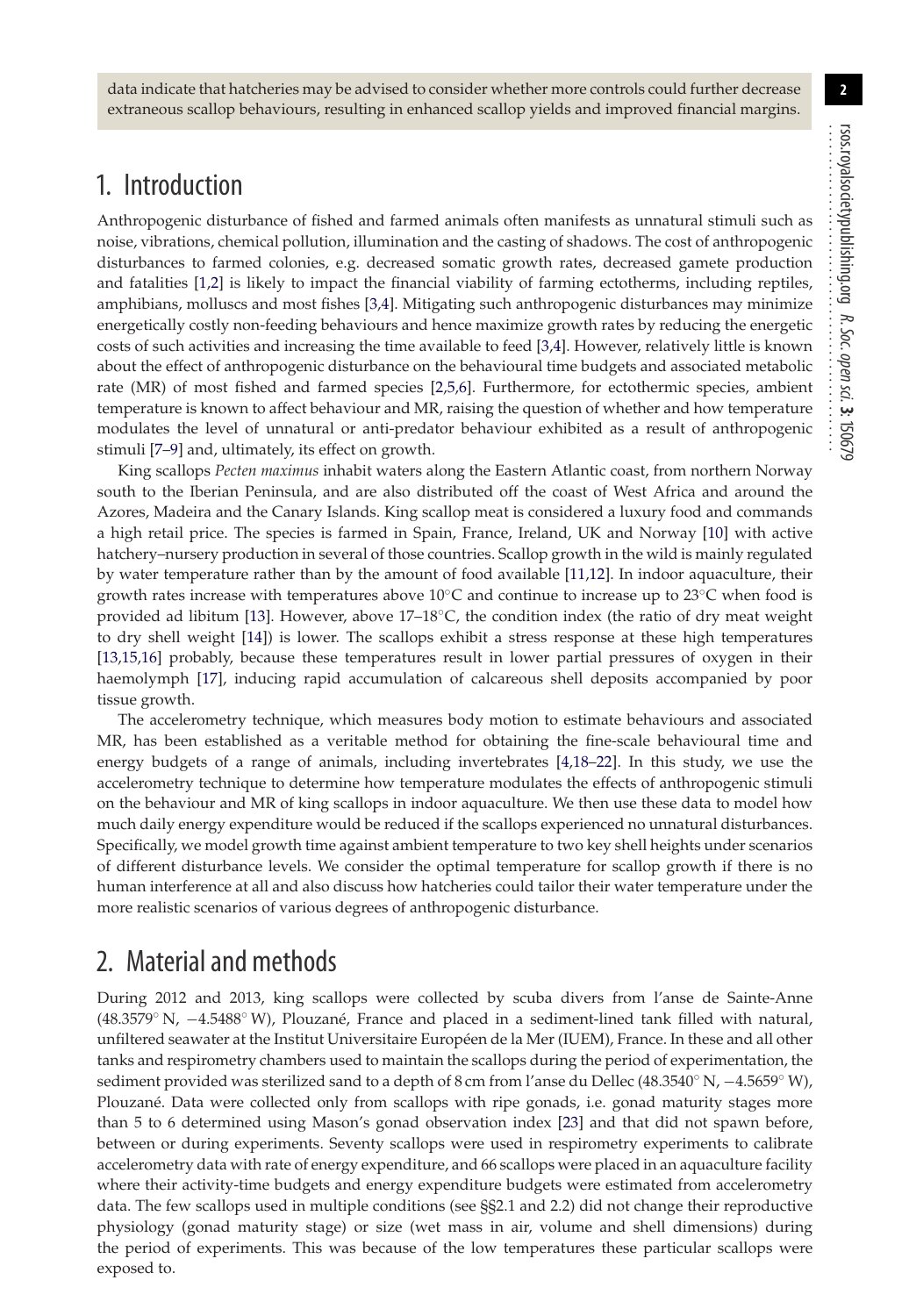#### 2.1. Respirometry-acceleration experiments

MR was measured in scallops as rate of oxygen  $(O_2)$  consumption  $(\rm VO_2)$ . MR was described as routine MR (RMR), activity MR (AMR) and total MR at each experimental temperature. RMR is defined as the MR of a quiescent, undisturbed scallop, which includes feeding behaviour and associated costs such as specific dynamic action, but specifically no movement [\[3,](#page-11-2)[24–](#page-11-19)[26\]](#page-11-20). AMR is the rate of energy expended specifically to undertake activity, and thus does not include the RMR component of MR during active periods. Because scallop metabolism includes a substantial anaerobic component, the repayment of oxygen debt after a period of activity had finished was also measured. Total MR was calculated as mean MR across the entire recording period, and AMR was calculated as total MR minus RMR [\[24](#page-11-19)[,27\]](#page-11-21). Activity level was measured from accelerometry as amount of dynamic body movement, calculated as the vector sum of dynamic body acceleration recorded in the three dimensions: VeDBA (*g*) [\[18](#page-11-16)[,28–](#page-11-22)[30\]](#page-11-23).

VO<sub>2</sub> and VeDBA were recorded for three filter-feeding scallops simultaneously using instrumented data loggers and a custom-made three-channel  $O<sub>2</sub>$  respirometry set-up. On the morning that the experiment was to begin, three animals were placed individually into one of three Perspex respirometry chambers. The chambers were cylindrical, transparent, flat-bottomed and with a domed lid (maximum internal diameter: 19.5 cm, maximum internal height: 22.0 cm), and contained sterilized sand. The respirometry system contained 4.67 l of seawater when an animal was not present. Water flow rate in each respirometry chamber was  $21$  min<sup>-1</sup>, allowing stable measurement of  $O_2$  concentration by a calibrated dissolved  $O_2$  probe (Seaguard<sup>®</sup>  $O_2$  optode 4835, AADI, Bergen, Norway) sampling once every  $2 s. O<sub>2</sub>$  concentration was measured by intermittent flow-through respirometry using an automatic water changer (custom-made by Stephen P. Uphill, Stockport, UK) to periodically re-oxygenate the water and then reseal the system to allow continuation of the  $O_2$  measurement. The  $O_2$  level within each respirometer chamber was not allowed to drop below 75% of saturation [\[31\]](#page-11-24). The lag time of the system was determined by bleeding  $CO<sub>2</sub>$  into the water [\[22\]](#page-11-17). Background  $VO<sub>2</sub>$  in the water owing to aerobic organisms in the sediment was measured and accounted for in calculations of scallop MR along with the decrease in background VO<sub>2</sub> over time owing to scallop filter-feeding which was determined by linear interpolation.

Scallop activity was recorded using acceleration data loggers (AXY-2, TechnoSmArt, Italy) set to record acceleration in three axes  $(0-4g)$ , and temperature  $(°C)$ , at 25 Hz onto a 1 Gb internal memory chip. This recording frequency was sufficiently high to use measures of organism-induced acceleration as a proxy for MR and to clearly ascertain when an animal was active [\[3](#page-11-2)[,32\]](#page-11-25). Preset loggers were wrapped in cling film and waterproofed using adhesive-lined heat shrink tubing. Epibionts were removed from the outer shell surface of all subject animals. Industrial strength Velcro was glued to the outer shell of the upper (left/flat) valve of each scallop and to each data logger using cyanoacrylate, as the means for attaching the logger to the scallop.

Including glue and Velcro, the loggers instrumented to scallops had a mass in air of 2.99 g and a volume of 3.5 ml. The air trapped inside the waterproofed loggers made them neutrally buoyant in seawater. Data from the acceleration data loggers were downloaded onto a PC using AXY MANAGER software (TechnoSmArt, Italy). First viewing these data in ORIGINPRO (v. 9.1, OriginLab Corporation, USA), periods of scallop activity were defined as those with a minimum duration of 0.16 s (four recorded data points) that had a mean VeDBA of at least 0.05. Then, from these data, periods of activity and the associated values of VeDBA for scallops were accurately determined using the custom-made R [\[33\]](#page-11-26) package, BENERGETIX [\[24](#page-11-19)[,34\]](#page-11-27). Scallops typically move for less than 2 min per day [\[3\]](#page-11-2), so the slight inherent background noise in the accelerometry measures can result in overestimates of mean VeDBA over all periods of activity across the duration of the recording. To rectify this, during periods of inactivity, VeDBA values were set to 0, and thus VeDBA, when scallops were not moving, is reported as 0.

To determine the effect of temperature on scallop activity and MR, the respirometry chambers were placed within an opaque grey sediment-lined tank  $(3 \times 2 \times 0.9 \text{ m}$  deep) filled with seawater (salinity 32–33-), in a temperature-controlled room on a 12 : 12 h light : dark cycle. The lights turned on at 07.00 and off at 19.00. The seawater in the scallop tank was continuously exchanged at a rate of  $7501 h^{-1}$  with fresh unfiltered seawater from temperature-controlled reservoir tanks.

Scallops in sediment-lined tanks were exposed to seven different experimental temperatures, in a preset randomized order: 15, 9, 6, 12, 18, 24 and 21◦C. Scallops were exposed to changes in experimental temperature at rates of no greater than 1◦C per day and then maintained at the experimental temperature for at least four weeks before data were recorded such that they were fully acclimatized [\[15](#page-11-13)[,35\]](#page-11-28). Before, during and between experiments, scallops were provided a natural diet (unfiltered seawater) including seston, dissolved matter and benthic particulate matter. Scallops were exposed to chlorophyll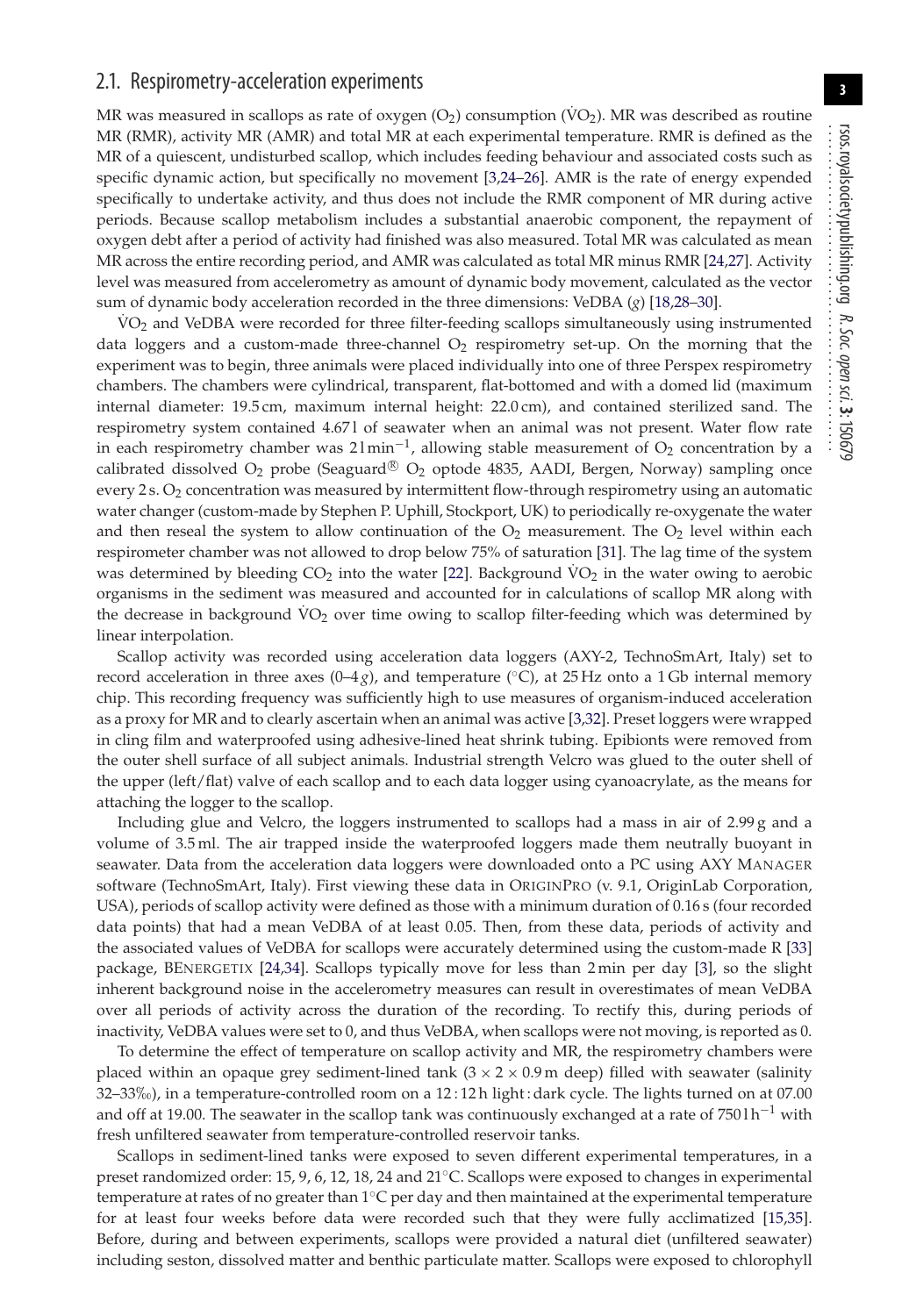*a* concentrations (a proxy for scallop food concentration) similar to those present in the Rade de Brest. At 6–9 and 12–24◦C, mean ± the 95% confidence interval (CI) chlorophyll *a* concentration was 0.62 ± 0.16 and  $1.40 \pm 0.15 \,\mu g l^{-1}$ , respectively. Data were collected from 10 to 13 scallops at each temperature, with a few individuals used in multiple temperature conditions.

The scallops were instrumented with the acceleration data logger and then placed in individual respirometry chambers 11 h prior to the start of data collection. In each temperature condition, scallop data were recorded for 10 h overnight, in the dark.  $VO<sub>2</sub>$  was calculated using the following equation:

$$
\text{VO}_2 = ([\text{O}_2]t_0 - ([\text{O}_2]t_1) \times \left(\frac{V - aV}{t}\right) - \left(\frac{\text{background \t\text{VO}_2}}{V} \times (V - aV)\right),
$$

where  $\rm \dot{VO}_2$  is the rate of  $\rm O_2$  consumption (mg  $\rm O_2$  min<sup>-1</sup>), [O<sub>2</sub>] $t_0$  is the  $\rm O_2$  concentration at time  $t_0$  (mg O<sub>2</sub> l<sup>-1</sup>), [O<sub>2</sub>] $t_1$  is the O<sub>2</sub> concentration at time t<sub>1</sub> (mg O<sub>2</sub> l<sup>-1</sup>), *V* is the respirometry system volume (l), *aV* is the volume of the logger-instrumented scallop (l),  $t = t_1 - t_0$  (min) and background  $\rm VO_2$  is the rate of background  $O_2$  consumption (mg  $O_2$  min<sup>-1</sup>).

Scallop RMR, AMR and total MR were calculated from the recordings of  $\rm\dot{VO}_2$  using R and MS EXCEL. At each temperature, RMR was the lowest mean MR value calculated over 20 consecutive minutes within a 10 h dataset, which was always when there were no period(s) of raised  $\rm VO_2$  associated with scallop movement. Because the groups of scallops in each temperature condition were mostly comprised different individuals, scallop data are presented as ash-free dry tissue mass-corrected values, using a mass scaling exponent of 0.52 calculated from a mixed linear model of scallop MR against ash-free dry tissue mass, in which temperature did not interact with ash-free dry tissue mass.

#### 2.2. Twenty-four hour aquaculture facility experiments

A different set of scallops to those used in the respirometry experiments were also placed within sediment-lined tanks. All other environmental details are also the same as described above.

Temperature-acclimatized scallops were exposed to nine different experimental temperatures, in a preset randomized order: 13, 10, 6, 15, 9, 11, 18, 24 and 21◦C. At 6–9 and 10–24◦C, mean ± 95% CI chlorophyll *a* concentration was  $0.69 \pm 0.16$  and  $1.31 \pm 0.13$  µg l<sup>-1</sup>, respectively. Data were collected from 10 to 12 scallops at each temperature, with a few individuals used in multiple temperature conditions.

The scallops were instrumented with an acceleration data logger and then allowed to settle in the tank for one week, inside a locked aquaculture facility without human presence [\[36\]](#page-11-29), before data were collected. At each temperature, scallop data were recorded for 24 h. From the data collected in the respirometry-acceleration experiments, the RMR of the scallops in the aquaculture facility was estimated from ash-free dry tissue mass using the equation

$$
\log_{10} \text{RMR (mg O}_2 \text{min}^{-1}) = (0.523 \times \log_{10} \text{ash-free dry tissue mass (g))} + (0.030 \times \text{temperature } (^{\circ}C)) - 2.504
$$
  

$$
r^2 = 0.89, p < 0.001.
$$
 (2.1)

Given that scallop activities are mainly anaerobic,  $VO<sub>2</sub>$  can only be used to estimate rate of energy expenditure during activity by measuring  $VO<sub>2</sub>$  raised above RMR both immediately before, during and immediately after the activity until full recovery ( $MR = RMR$ ). For full details of how AMR was calculated from the respirometry data, see ([\[3\]](#page-11-2) and the electronic supplementary material, S2 in [\[24\]](#page-11-19)). Most importantly,  $VO<sub>2</sub>$  above RMR immediately after the cessation of activity until it decreased to within +1 standard deviation of RMR was included in the calculations of AMR; this period of raised  $VO<sub>2</sub>$  typically lasted between 0.5 and 30 min.

AMR was estimated from VeDBA using the equation

$$
\log_{10} \text{AMR (mg O}_2 \text{ min}^{-1}) = (0.702 \times \log_{10} \text{VeDBA (g)}) + 0.976 \times \log_{10} \text{ash-free dry tissue mass (g)}) - (0.013 \times \text{temperature } (^{\circ}\text{C})) + 1.257
$$
  

$$
r^2 = 0.85, \ p < 0.001.
$$
 (2.2)

Estimated total  $MR =$  estimated  $RMR +$  estimated  $AMR$ .

Estimated scallop MR data are presented as ash-free dry tissue mass-corrected values, using a mass scaling exponent of 0.52. Infrared video camera recordings of sampled scallop behaviour confirmed that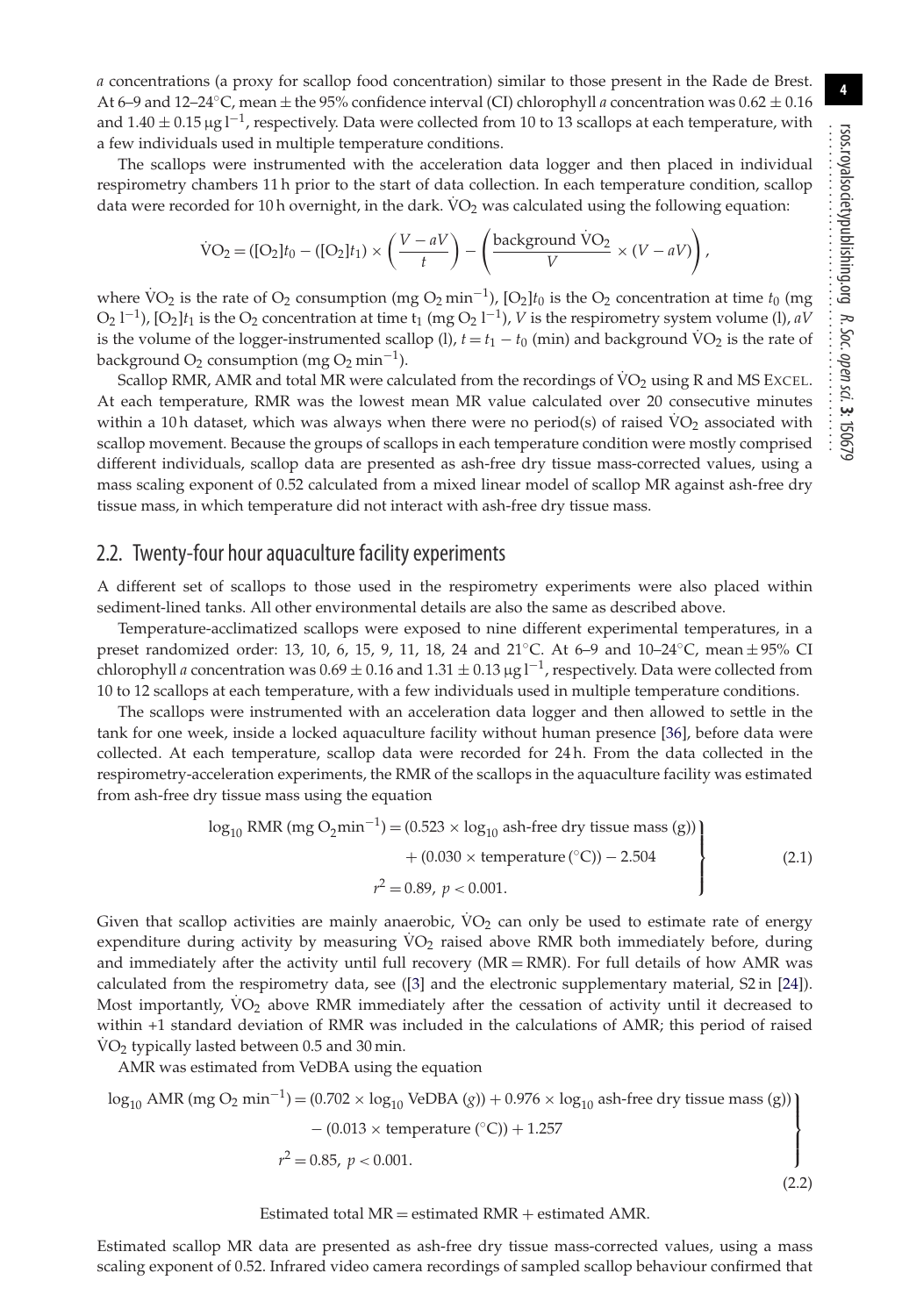BENERGETIX accurately classified each scallop movement as either a cough, dig, turn, 180° flip, spinning event or swim as well as accurately determining the duration of each behaviour and thus its associated mean VeDBA. Unless stated otherwise, means are reported  $\pm$  the 95% CI. Sometimes, visualization of these statistics is used to infer evidence of differences between temperature conditions [\[37](#page-11-30)[–40\]](#page-11-31). Variables were log<sub>10</sub> transformed prior to regression analysis where appropriate.

#### 2.3. Modelling growth rate against temperature in scenarios of different disturbance levels

Where energy is expended by scallops on activities in response to disturbance, energy is deemed lost that would otherwise be used for growth. This premise forms the basis of the models on growth rate described as follows.

We combined data on energy expenditure recorded in this study with data on king scallop growth rates at different sizes and ambient temperatures presented in [\[13,](#page-11-11)[15\]](#page-11-13) to estimate changes in rates of scallop growth owing to human-induced behaviours. These growth rate studies report some anthropogenic disturbance in the aquaculture facility where the experiments took place [\[15,](#page-11-13)[41\]](#page-12-0) and thus, we assume disturbance levels during those studies were the same as for our indoor aquaculture experiments.

We modelled: (i) the effect on scallop growth if there was no anthropogenic disturbance (i.e. spinning and swimming  $AMR = 0$ , (ii) the effect on scallop growth at the level of anthropogenic disturbance observed in this study, and (iii) the effect of even greater anthropogenic disturbance (defined as extra swims per day) on scallop growth than observed in this study [\[13,](#page-11-11)[15\]](#page-11-13). Growth rates were calculated on a per day basis.

Additional AMR owing to extra swims was estimated using the AMR equation (2.2) with a swim mean VeDBA of 0.66 *g* and mean single swim duration of 5.2 s. ANOVA provided no evidence for an effect of temperature (10–18◦C) or scallop ash-free dry tissue mass on swim VeDBA or single swim duration: all  $p \ge 0.60$ . The two scenarios were both modelled over two size ranges: for shell height growth from 10 to 60 mm, because at 60 mm scallops are less susceptible to predators such as crabs and starfish and thus start to be cultivated on the seabed [\[13\]](#page-11-11); and for shell height growth from 10 to 130 mm, because 130 mm represents the size of a large hatchery scallop used as broodstock. Data on the daily increase in shell height in relation to scallop size and ambient temperature are provided by Laing [\[13,](#page-11-11)[15\]](#page-11-13).

Shell height was converted to ash-free dry tissue mass using the following equation derived from data in this study:

$$
log_{10} \text{ ash-free dry tissue mass (g)} = (3.487 \times log_{10} \text{ shell height (mm)}) - 5.995 (r^2 = 0.98, p < 0.001). \tag{2.3}
$$

One gram of total dry tissue mass of scallop  $(24.5 \text{ kJ})$  of energy; [\[42\]](#page-12-1)) was converted to 1 g ash-free dry tissue mass (29.8 kJ) using the following relationship between scallop total dry tissue mass and ash-free dry tissue mass derived from data in this study:

total dry tissue mass (g) = 
$$
(1.197 \times \text{ash-free dry tissue mass (g)})
$$
  
+ 0.151 ( $r^2 = 0.97, p < 0.001$ ). (2.4)

Using a mean absorption efficiency of 0.47 [\[31\]](#page-11-24), 1 g of ash-free dry tissue mass growth requires 63.4 kJ of food ingestion. In turn, it was assumed that each 63.4 kJ of energy expended owing to AMR (mg  $O<sub>2</sub>$  $d^{-1}$ ; estimated using the AMR equation (2.2)) associated with swimming or spinning as a result of anthropogenic disturbance represented a reduction in growth of 1 g ash-free dry tissue mass. AMR measured as mg O<sub>2</sub> min<sup>-1</sup> was converted to kJ using the conversion factor of 19.9 J ml<sup>-1</sup> O<sub>2</sub> [\[43\]](#page-12-2), taking account of seawater temperature and depth.

Daily growth rate was calculated by dividing the estimated gain in ash-free dry tissue mass associated with shell height growth from 10 up to 60 or 130 mm by the time estimated for the shell to reach that height [\[13](#page-11-11)[,15\]](#page-11-13). The mean ash-free dry tissue mass within each shell height range investigated by Laing [\[13](#page-11-11)[,15\]](#page-11-13) was included in equation (2.2) alongside temperature and VeDBA for estimating the 'lost ash-free dry tissue mass' per day owing to anthropogenic disturbance.

To model scenario (i) the daily loss in ash-free dry tissue mass was added to the predicted growth rate, and to model scenario (iii) the daily ash-free dry tissue mass loss was subtracted from the predicted growth rate. To model scenario (ii), no adjustments to predicted growth rate were required. The predicted number of days to reach 60 or 130 mm shell height in each scenario was then calculated.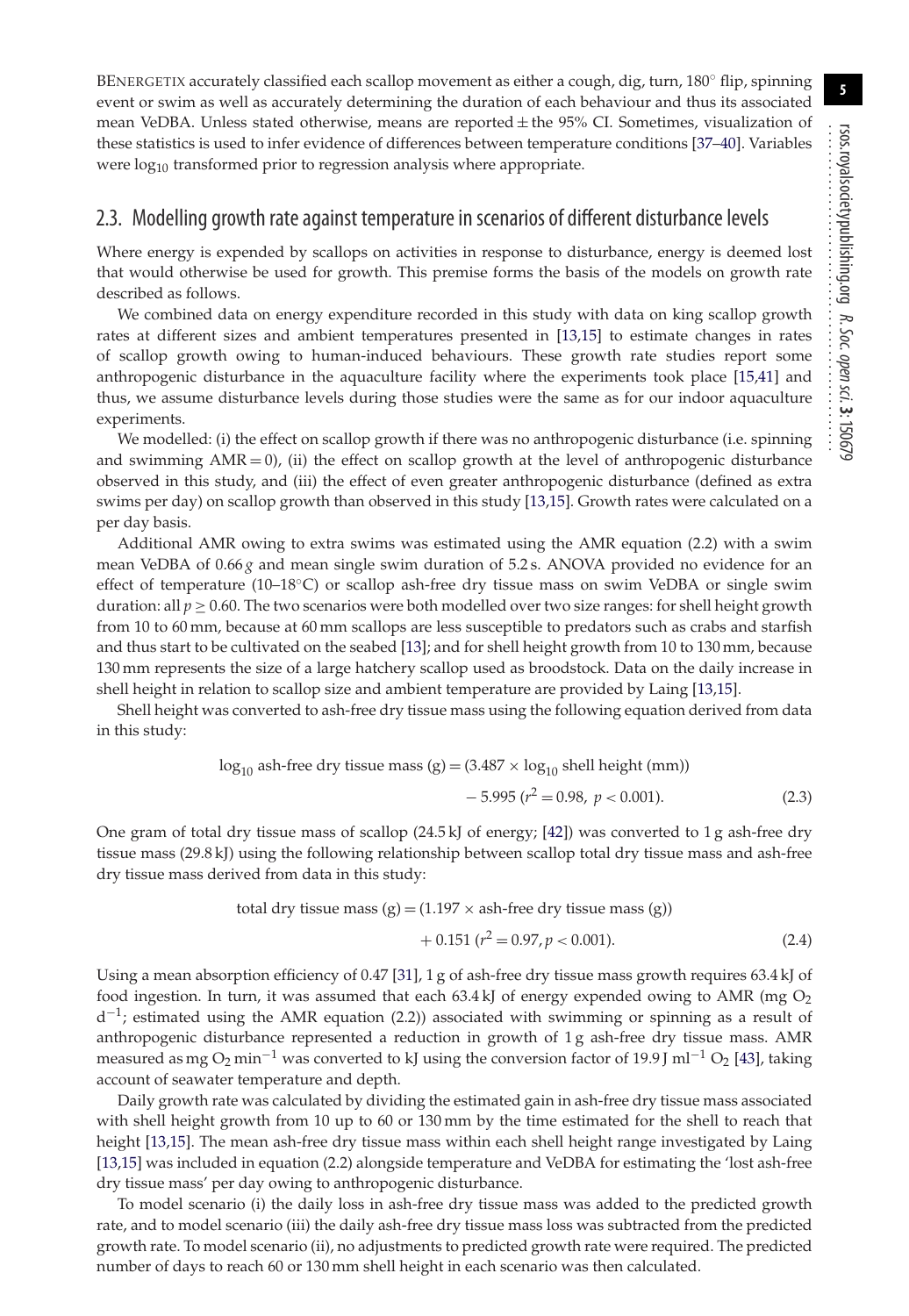## 3. Results

The mean wet mass of a scallop in air and its volume in water with epibionts  $(n = 136)$  was greater than for the same scallops with the epibionts removed and instrumented with a logger (mean mass:  $179.5 \pm 13.9$  and  $173.0 \pm 12.9$  g, respectively; mean volume:  $116.6 \pm 9.4$  and  $112.7 \pm 8.7$  ml, respectively). Scallop ash-free dry tissue mass, shell height (maximum distance from umbo to shell edge), maximum shell length (parallel to the hinge) and volume ranges were: 1.97–18.83 g, 65–125 mm, 73–143 mm and 29–213 ml, respectively. In the Rade de Brest, from where the scallops were collected, the annual mean  $\pm$  s.d. seawater temperature (1998–2012 weekly mean data pooled) was  $13.37 \pm 2.88$ °C.

#### 3.1. Scallop behavioural energetics and temperature

Visual inspection of the data suggested no influence of rhythms on the movement and associated MR of the scallops. Plots of measured AMR against activity level (VeDBA; *g*) during a range of king scallop movements clearly showed that as temperature increases the energetic cost of any given level of activity decreases [\(figure 1\)](#page-6-0). A full factorial general linear model including VeDBA and temperature with scallop identification as a random factor confirmed this, providing strong evidence that the interaction term was an important predictor of AMR  $(F_{1,681} = 484.96, p < 0.001)$ . In the aquaculture facility experiments, there was a clear peak at  $13^{\circ}$ C in the mean amount of time scallops spent moving (2.36 min d−1), with negligible but never zero movement at 6, 9, 21 and 24◦C [\(figure 2](#page-7-0)*a*). Mean estimated total energy expended per day also peaked at 13°C (49.3 mg O<sub>2</sub> g<sup>-0.52</sup>; [figure 2](#page-7-0)*b*). Mean estimated total energy expended at 13◦C excluding the estimated cost of spinning and swimming (the behaviours owing to anthropogenic disturbance) was 20.1 mg O<sub>2</sub> g<sup>-0.52</sup> d<sup>-1</sup>, which was greater than at all other temperatures except at 24℃ (24.0 mg O<sub>2</sub> g<sup>-0.52</sup> d<sup>-1</sup>; [figure 2](#page-7-0)*b*). At most temperatures (6–18°C), anthropogenic disturbance caused king scallops to spend more time (range: 51.9–85.4%) and energy (56.4–91.4%) on spinning and swimming than on coughing, digging, turning and flipping [\(figure 2](#page-7-0)*c*). Indeed, removing the cost of spinning and swimming behaviours (represented by the grey-shaded area in [figure 2](#page-7-0)*b*) from estimated total energy expenditure dramatically reduced the mean total energy expended from between about 9 and 31 mg O<sub>2</sub> g<sup>-0.52</sup> d<sup>-1</sup> depending upon the temperature (10–18°C; [figure 2](#page-7-0)*b*). The percentage of estimated total MR attributed to spinning and swimming was on average 44% at 10◦C, higher than 50% at 11, 13 and 15◦C, 29% at 18◦C and zero at 21 and 24◦C [\(figure 2](#page-7-0)*c*). The overall message from these data is that across a wide range of temperatures, behaviours caused by anthropogenic disturbance can constitute a considerable amount of the total energy expended per day by a farm-reared king scallop. However, at high and low temperatures, where movement levels are low, anthropogenic disturbance has a heavily attenuated effect on total MR.

#### 3.2. Modelling growth rate

Growth rate at the lowest (6 and  $9^{\circ}$ C) and highest (21 and  $24^{\circ}$ C) temperatures recorded in this study are not modelled, because the population of scallops studied do not grow at very low temperatures and they exhibit a stress response at high temperatures [\[13,](#page-11-11)[15\]](#page-11-13). The model indicates that regardless of the degree of anthropogenic disturbance, the mean time for hatchery scallops to grow from 10 to 60 mm shell height (at 60 mm scallops start to be cultivated on the seabed) exhibits a negative, monotonic relationship with temperature [\(figure 3](#page-8-0) main). However, there is an interaction between the degree of anthropogenic disturbance and temperature. At higher temperatures, different levels of anthropogenic disturbance have little effect on growth time to 60 mm shell height (e.g. mean growth time is 183, 188 and 197 days with one, three and six extra swims per day at  $18°C$ , respectively), whereas at lower temperatures, the effect of the degree of anthropogenic disturbance is considerable (e.g. 422, 485 and 566 days at 10◦C). Further, as temperature increases, the estimated reduction in growth rate caused by extra swimming in response to greater anthropogenic disturbance attenuates. This is shown as a gradual convergence of the lines of relationship between growth rate and temperature in scenarios of evergreater anthropogenic disturbance [\(figure 3](#page-8-0) inset). At 10◦C, the decrease in growth rate when scallops are exhibiting three and six extra swims per day owing to extra anthropogenic disturbance is 0.015 and 0.030 mm d<sup>-1</sup>, respectively (a 13% and 25% decrease), whereas at 18<sup>°</sup>C, the decrease in growth rate is 0.012 and 0.024 mm d<sup>-1</sup>, respectively (a 4% and 9% decrease).

The results are qualitatively similar when considering the growth of scallops up to 130 mm shell height (hatchery scallop broodstock size), although there are also some notable differences [\(figure 4\)](#page-9-0). [Figure 4](#page-9-0) inset presents only the scenario of no anthropogenic disturbance, and includes data showing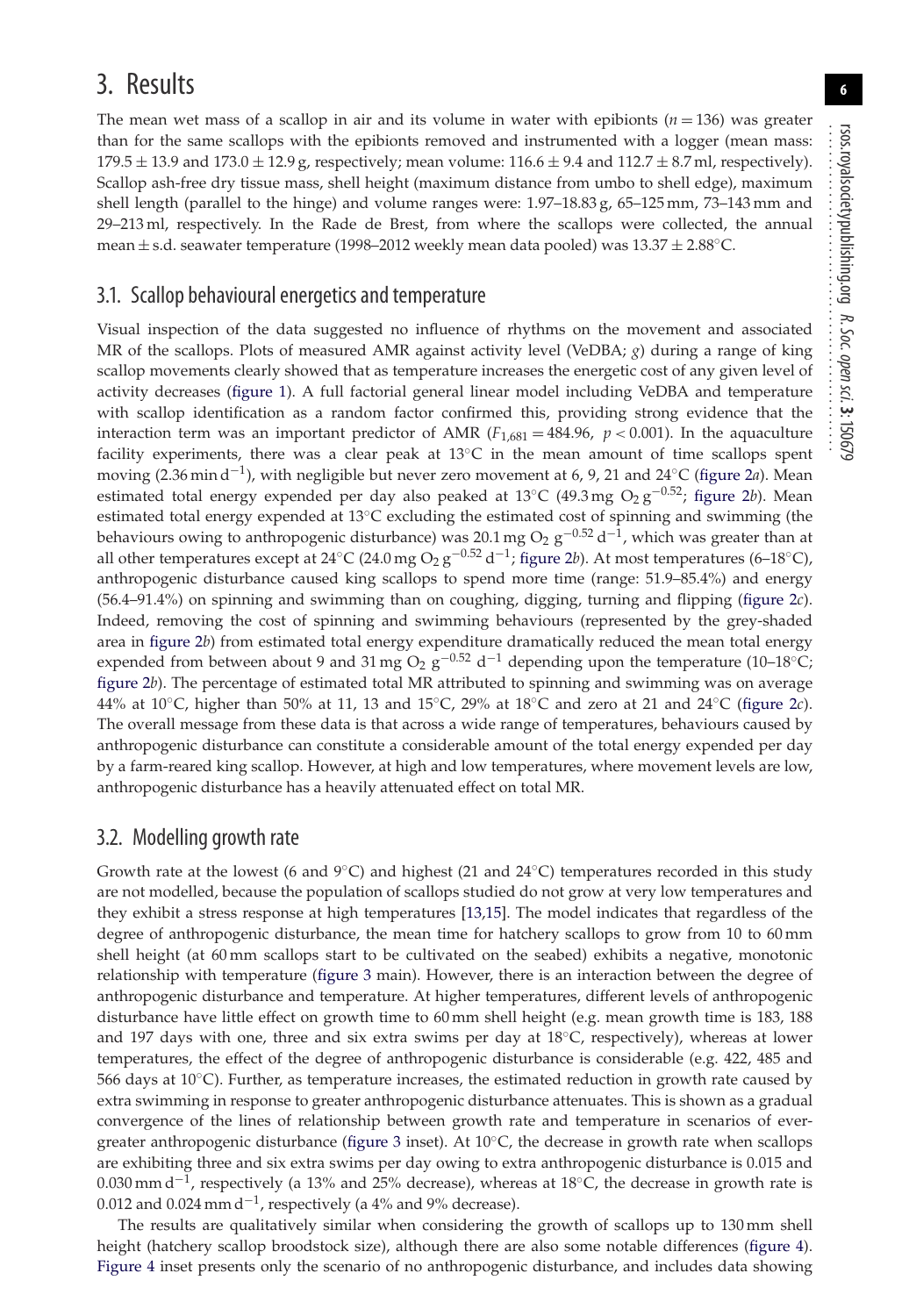

<span id="page-6-0"></span>Figure 1. Activity metabolic rate (AMR) against VeDBA (q) in king scallops at different temperatures denoted by different colours. Best-fit regression line  $r^2$  range: 0.72–0.92.

that as scallop size increases growth rate decreases. [Figure 4](#page-9-0) inset also shows that although mean growth rate up to 130 mm shell height increases as temperature increases up to 15◦C, it decreases by 18◦C. Thus, when anthropogenic disturbance is zero, scallops grow to 130 mm most quickly in 15◦C seawater [\(figure 4](#page-9-0) main). Similar to the model for growth to just 60 mm shell height, different levels of anthropogenic disturbance interact with temperature to affect growth time, with the degree of anthropogenic disturbance having a bigger effect at lower temperatures. However, in contrast to the previous model, at the highest temperatures, growth time still varied considerably with the level of anthropogenic disturbance (growth times ranging from 1057 to 1196 days with one and three extra swims per day at 18◦C, respectively; [figure 4](#page-9-0) main).

## 4. Discussion

The effect of non-lethal unnatural disturbances on the behavioural energetics of animals is an important issue for conservation, fisheries, farming and wider ecosystem management [\[44\]](#page-12-3). Biologging has been used to estimate the energy costs of these disturbances [\[3\]](#page-11-2), but not specifically the effect that these energy costs have on growth, which is a key outcome measure for animal farming enterprises. This study looks at how both natural and anthropogenically induced activity and energy expenditure of king scallops varies with temperature. These data are then applied to model growth time of scallops reared in an aquaculture facility to two industry-relevant sizes under scenarios of different temperatures and anthropogenic disturbance levels.

#### 4.1. Effect of temperature on scallop behavioural energetics

King scallops exhibit a fairly typical total MR–temperature curve, with a peak reached at a middling temperature (in this case, around 13 $\degree$ C) and markedly lower total MR at relatively low and high temperatures ([\[27\]](#page-11-21); [figure 2\)](#page-7-0). The proportion of time spent moving approximately tracks total MR, particularly at lower temperatures, again peaking at around 13◦C. Interestingly, as temperature increases, the AMR of the scallops to perform a given level of activity decreases [\(figure 1\)](#page-6-0). To the best of our knowledge, this relationship between activity-specific energy efficiency and temperature has not been reported in any animal previously, perhaps because relationships presented between MR and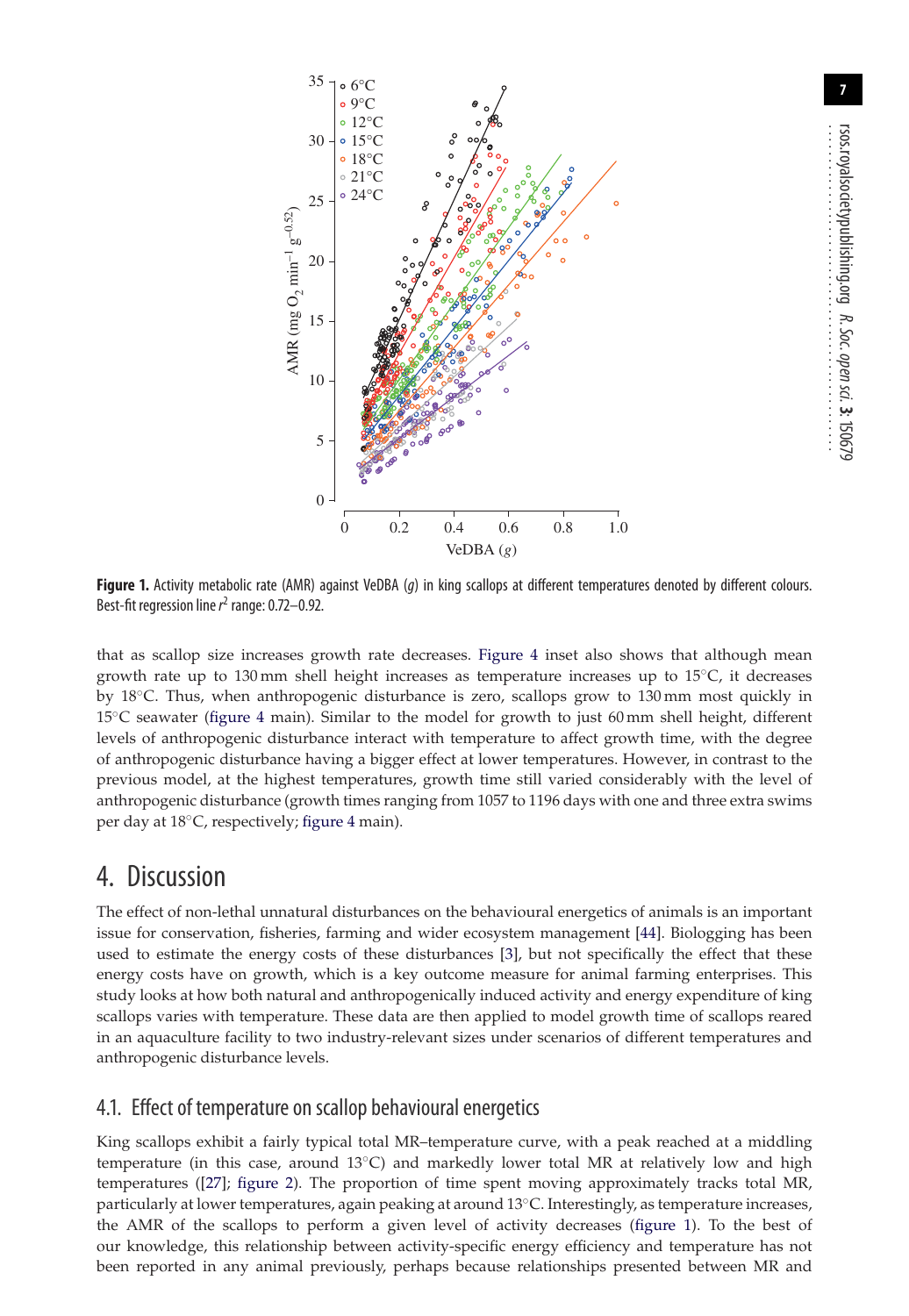

<span id="page-7-0"></span>**Figure 2.** King scallop ( $n = 10-12$  at each temperature) activity levels and estimates of metabolic rate against temperature. (a) Time scallops spent moving per day (each data point (grey circle) at each temperature represents a measured value from one individual); (b) routine metabolic rate (RMR; triangles), total metabolic rate (total MR; squares) and total MR excluding that associated with spinning and swimming (circles) per day—the grey-shaded area represents the magnitude of spinning and swimming activity metabolic rate (AMR); and (c) the percentage of total MR attributed to AMR (black) and to only spinning and swimming components of AMR (grey) against temperature. In each panel, means at each temperature are presented + and/or - 95% confidence intervals (adapted for clarity).

temperature do not usually partition resting and active costs [\[27\]](#page-11-21). The relationship may be explained by the recent findings of Seebacher *et al*. [\[45\]](#page-12-4), who reported that higher temperatures relate to lower oxygen consumption per unit work in muscle owing to decreased muscle viscosity and stiffness.

Thus, 13◦C appears to be a fairly specific optimum temperature [\[46\]](#page-12-5) for king scallops, at least for the population sampled in this study. Towards the highest and lowest temperatures to which the scallops were exposed, there was little (but never zero) movement [\(figure 2](#page-7-0)*a*). Low activity levels at the lowest temperatures are generally explained by the lack of heat present to ensure sufficient temperaturedependent biochemical reactions within the body in order to support higher levels of activity [\[47](#page-12-6)[,48\]](#page-12-7). Less activity by the scallops at the highest temperatures is perhaps most likely owing to a reduced level of force generated by the muscles [\[17](#page-11-15)[,49\]](#page-12-8). Given that once ambient temperature has reached 13◦C total MR peaks [\(figure 2](#page-7-0)*b*), perhaps most plausible is that at this temperature the rate of maximum oxygen delivery by the scallops has been reached. In turn, as temperature rises further, RMR continues to increase therefore less oxygen is available for activity and recuperation from activity, exacerbated by the lower oxygen levels present in warmer water [\[50\]](#page-12-9), resulting in a decrease in activity levels. Alternatively, scallops might move less at high temperatures because of a loss of nervous function that impairs activity [\[51\]](#page-12-10).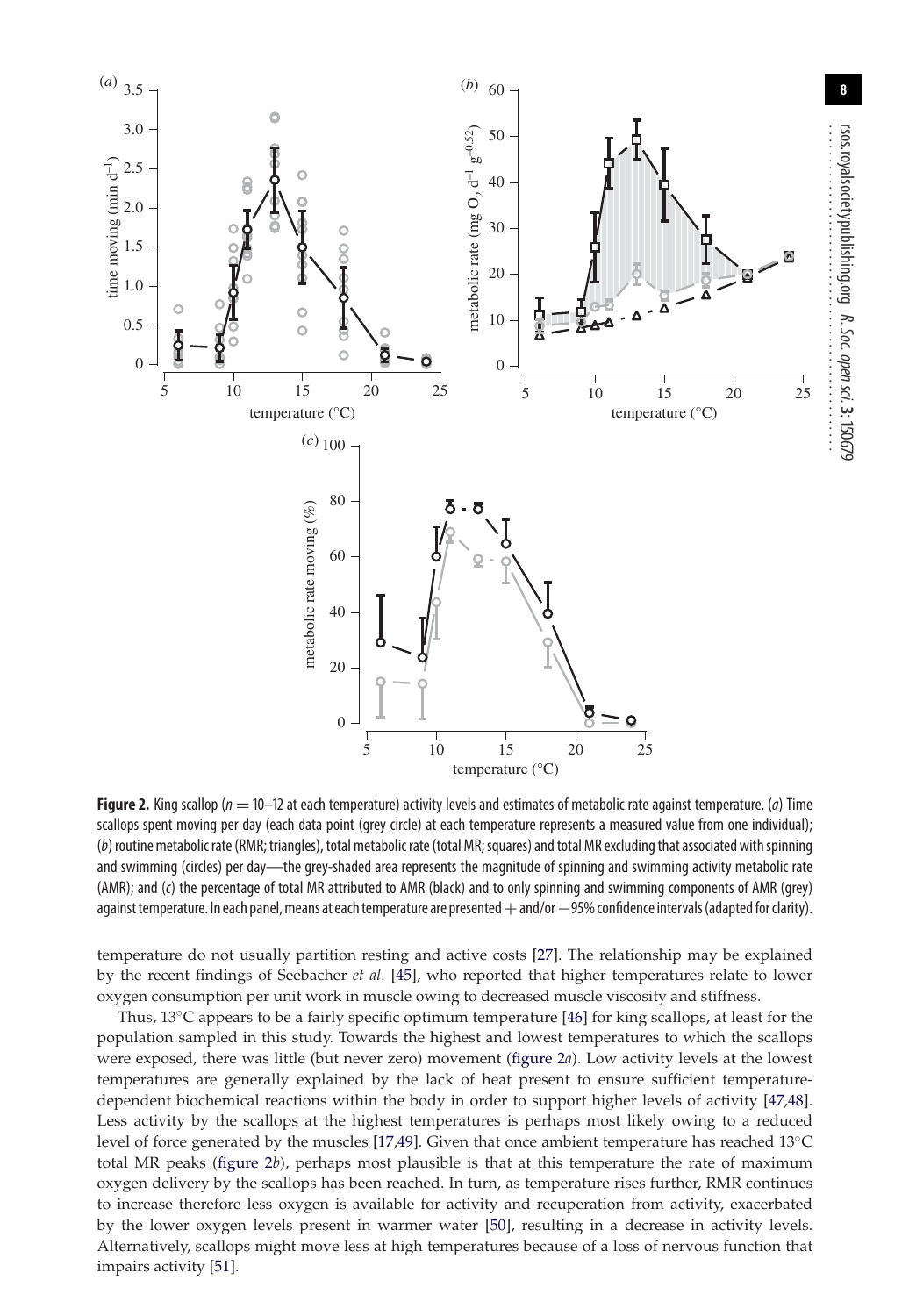

<span id="page-8-0"></span>**Figure 3.** Modelling the effect of anthropogenic disturbance on the mean time for king scallops to grow from 10 to 60 mm in shell height, including the modulation of this effect by seawater temperature. Triangles: measured values for scallops exposed to the levels of anthropogenic disturbance observed in the present study; data taken from [\[13](#page-11-11)[,15\]](#page-11-13). Circles: modelled values for scallops theoretically exposed to zero anthropogenic disturbance; the accompanying error bars indicate  $\pm$ 95% CI of the estimate. Other symbols: modelled values for scallops exposed to greater anthropogenic disturbance than observed in the present study [\[13,](#page-11-11)[15\]](#page-11-13): theoretically exhibiting one (squares), three (diamonds) and six (hexagons) extra swims per day. Inset: mean rate of shell growth against temperature from 10 to 60 mm in shell height. Triangles: scallops exposed to levels of anthropogenic disturbance observed in this study; data taken from [\[13,](#page-11-11)[15\]](#page-11-13). Circles: modelled scallops exposed to zero anthropogenic disturbance. Diamonds and hexagons: scallops theoretically exposed to greater anthropogenic disturbance than observed in this study [\[13,](#page-11-11)[15\]](#page-11-13) resulting in three and six extra swims per day, respectively.

Measured as time spent moving, scallops exhibited a transition between low activity and high activity at around both 10 and 18◦C [\(figure 2](#page-7-0)*a*). The sensitivity of the scallops to water temperature may well be explained by the fact that subtidal species typically experience much slower and smaller variations in ambient temperature in their natural environment compared with intertidal species [\[52\]](#page-12-11). A similar pattern between total daily energy expenditure and temperature was shown for bay scallops *Argopecten irradians concentricus* albeit across just four temperatures [\[53\]](#page-12-12). The average percentage of total MR allotted to AMR was highest at 11 and 13◦C [\(figure 2](#page-7-0)*c*). At those temperatures, there is high oxygen availability to support activity and recuperation from activity because of high oxygen delivery to the tissues and higher oxygen levels present in cooler seawater. Of course, all activities incur energetic costs, and for king scallops, their spinning and swimming behaviours, triggered by anthropogenic disturbance, are the most expensive [\[3\]](#page-11-2). The percentage of total MR allotted to AMR for spinning and swimming by the scallops in this study was considerable within the temperature range where these activities were exhibited [\(figure 2](#page-7-0)*c*), representing more than 50% of their energy costs spent on activity at temperatures between 11 and 15◦C, inclusive.

#### 4.2. Scallop growth models

Considering hatchery scallops during growth up to 60 mm shell height (at 60 mm scallops start to be cultivated on the seabed), they grow more quickly at higher temperatures, and this trend holds, regardless of the degree of anthropogenic disturbance they are exposed to. Thus, their growth time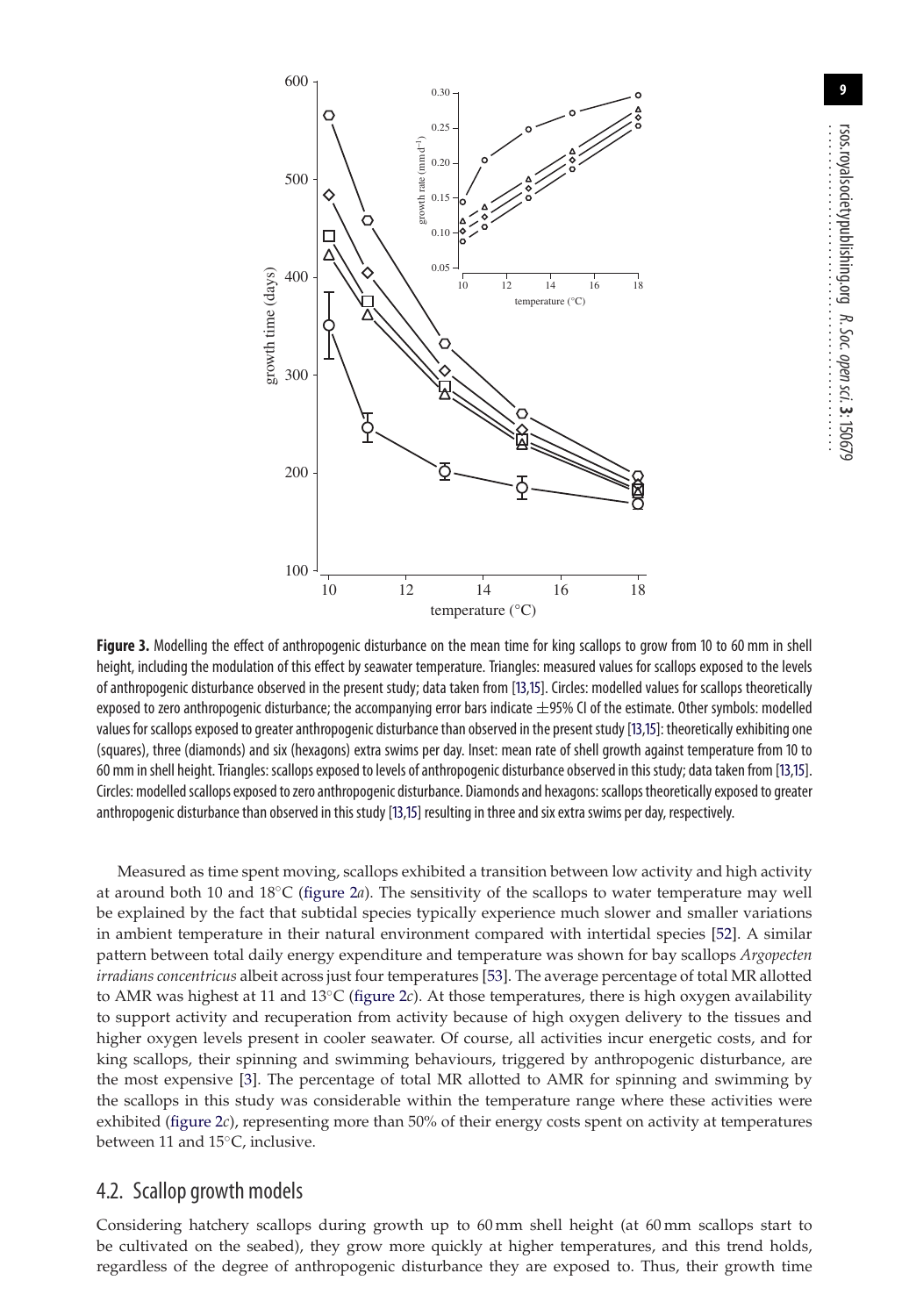

<span id="page-9-0"></span>**Figure 4.** Modelling the effect of anthropogenic disturbance on the mean time for king scallops to grow from 10 to 130 mm in shell height, including the modulation of this effect by seawater temperature. Triangles: measured values for scallops exposed to the levels of anthropogenic disturbance observed in the present study; data taken from [\[13,](#page-11-11)[15\]](#page-11-13). Circles: modelled values for scallops theoretically exposed to zero anthropogenic disturbance; the accompanying error bars indicate  $\pm$ 95% CI of the estimate. Other symbols: modelled values for scallops exposed to greater anthropogenic disturbance than observed in the present study [\[13](#page-11-11)[,15\]](#page-11-13): theoretically exhibiting one (squares) and three (diamonds) extra swims per day. The inset presents the modelled mean growth rate of scallops exposed to zero anthropogenic disturbance against temperature from 10 to 130 mm in shell height (circles), and subsets of this growth range denoted by grey symbols: 10–60 (exes; data repeated in [figure 3](#page-8-0)inset), 60–80 (pluses), 80–100 (stars) and 100–130 (dashes).

to 60 mm is shorter at higher temperatures [\(figure 3](#page-8-0) main). RMR is higher at greater temperatures [\(figure 2](#page-7-0)*b*), which may enable more rapid tissue accumulation [\[13](#page-11-11)[,15,](#page-11-13)[16\]](#page-11-14). Furthermore, scallops tend to exhibit lower activity levels at higher temperatures [\(figure 2\)](#page-7-0), and this combined with the modulating effect of temperature on the relationship between AMR and activity level [\(figure 1\)](#page-6-0) means that anthropogenic disturbance results in less of an increase in energy expenditure in warmer water. Owing to these lower energy expenditures in response to anthropogenic disturbance at higher temperatures, in combination with the increased growth rates, the differences in growth times to 60 mm between scallops exposed to different levels of anthropogenic disturbance become less pronounced at higher temperatures [\(figure 3](#page-8-0) main). The highest temperature modelled in this study was 18◦C, which shows the greatest attenuation of anthropogenic disturbance on the time taken for a scallop to grow to 60 mm. However, at this temperature, the condition index of scallops may be impaired, because scallops exhibit a stress response resulting in poor tissue growth relative to shell growth [\[13,](#page-11-11)[15,](#page-11-13)[16\]](#page-11-14). This may explain why the recommendation based on observation is to rear king scallops at 17◦C [\[15\]](#page-11-13).

For any given temperature, the effect of increased anthropogenic disturbance on growth times was greater in the scallops when grown up to broodstock size (130 mm in shell height) compared with only 60 mm, although this effect was still attenuated at the highest modelled temperature of 18◦C [\(figure 4](#page-9-0) main). This is because, as would be expected, the absolute energy costs to exhibit a given behaviour are greater in larger individuals (see equation (2.2)) and thus anthropogenic disturbance has a greater toll on energy expenditure. In all cases where a degree of anthropogenic disturbance was present, similar to the model to 60 mm shell height, growth time to 130 mm was quicker at higher temperatures. However, in contrast to growth up to just 60 mm, growth rates of scallops to 130 mm exposed to zero anthropogenic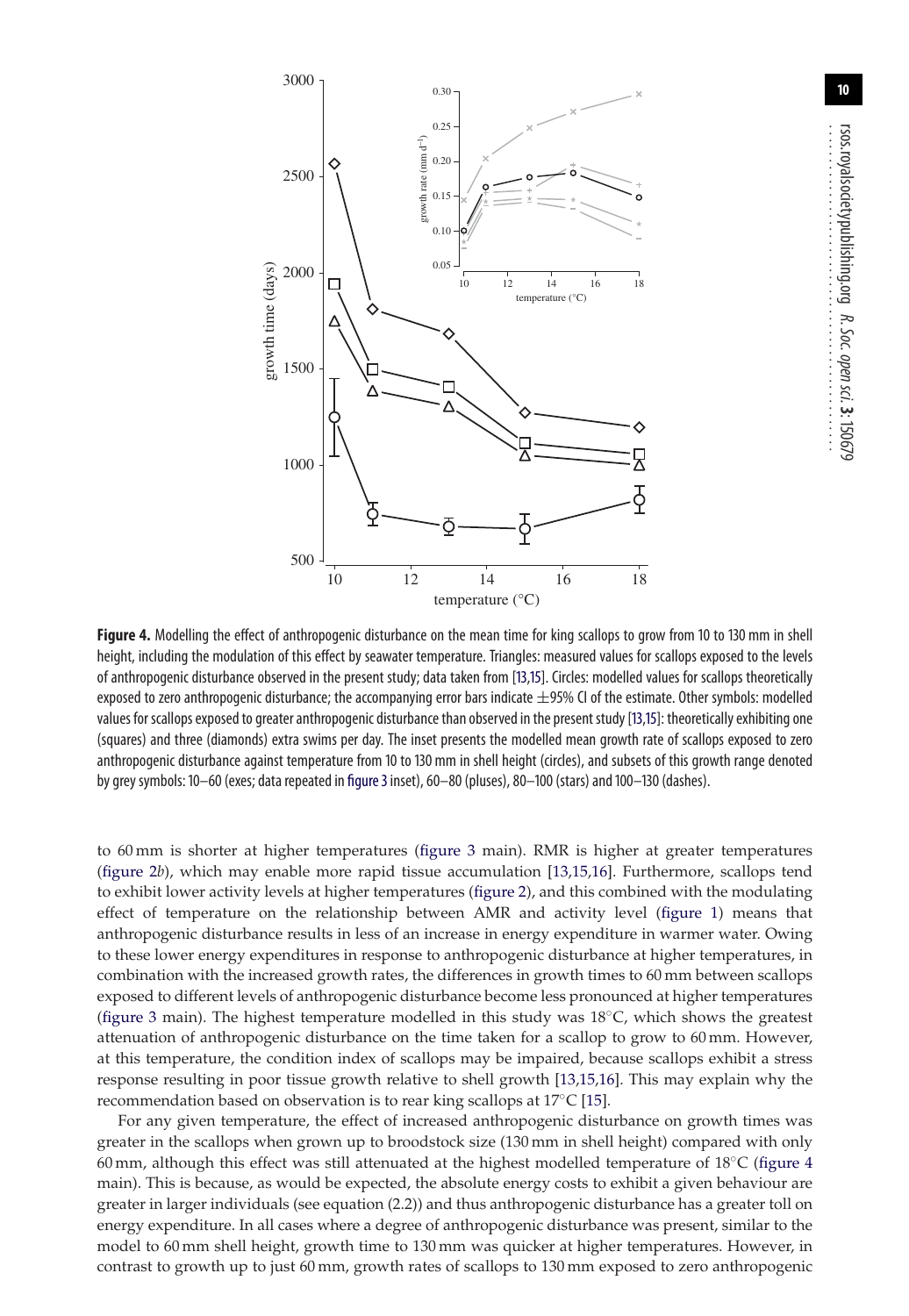disturbance do not follow a positive monotonic relationship with temperature [\(figure 4](#page-9-0) inset). Instead, growth rate reaches a plateau between around 11 and 15◦C. This more complex relationship arises because as the scallops grow larger, the difference in shell growth rate between temperatures decreases [\[13\]](#page-11-11), and this attenuated effect of higher temperature on growth rate is overcome by the associated higher absolute AMR. Thus, while small scallops exhibit their highest growth rates at the highest temperatures, progressively larger scallops in the scenario of no anthropogenic disturbance exhibit an ever more accentuated downturn in growth rate beyond around 15◦C. When anthropogenic disturbance is included in the model, at 18◦C, AMR is higher than in the scenario of no anthropogenic disturbance but relatively low compared with the AMR when anthropogenic disturbance is modelled at temperatures up to around 8℃ less than 18℃ [\(figure 2\)](#page-7-0). This large reduction in AMR owing to anthropogenic disturbance across this range of temperatures ensures that growth time consistently decreases as temperature increases [\(figure 4](#page-9-0) main).

#### 4.3. Implications for aquaculture

Simply approaching a tank of scallops causes the majority of animals to swim, even when they are in complete darkness (A. A. Robson, M. S. Kelly 2003–2004, personal observation via infrared camera); cultured scallops are very sensitive to anthropogenic disturbance. During the experiments in this study, in contrast to many indoor aquaculture facilities, scallops were not exposed to direct human contact [\[3\]](#page-11-2). However, similar to other aquaculture facilities, the one used in this study was not soundproof. For example, there were vibrations caused by the presence of people near the aquaculture facility and from the water pump inside the aquaculture facility, as well as the unnatural lighting and environment, all of which contributed to the experimental scallops experiencing anthropogenic disturbance.

Some commercial enterprises will set the temperature at that which they consider to be the growth rate optimal [\[13](#page-11-11)[,15\]](#page-11-13), or such that the overhead costs are minimized, whereas others accept the ambient temperature to avoid heating costs. A balance between the two strategies is sometimes used [\[13,](#page-11-11)[54](#page-12-13)[–57\]](#page-12-14). The results presented here suggest there is a trade-off in the ambient temperature that should be set by hatcheries between the optimal for king scallop growth in a disturbance-free scenario versus mitigating against the energy costs elicited by anthropogenic disturbance. The results further indicate that those optima differ with scallop size. For growing scallops to only 60 mm in shell height, growth time is minimized at higher temperatures, particularly when anthropogenic disturbance is greater, i.e. higher temperatures result in shorter growth times, and this is particularly the case (temperature has a particularly pronounced effect) when anthropogenic disturbance is high. For growing scallops to broodstock size, optimal temperature in terms of growth time may again be high, but where anthropogenic disturbance is low, slightly lower temperatures may be optimal, and of course have the added advantage of reducing heating costs. In the future, the accuracy of the growth models presented in this study could be tested by empirical validation, with experimental condition described by different degrees of anthropogenic disturbance.

Some aquaculture facilities already have fairly strict controls on human activities. Nonetheless, they may be advised to consider whether further decreases in extraneous scallop behaviours might be possible through further additional reductions in anthropogenic stimuli. In indoor aquaculture, exposing scallops to natural light, soundproofing the facilities, employing polyculture (a more natural environment including natural sounds [\[58\]](#page-12-15)) and keeping human contact to a minimum could be steps towards reducing energetically costly non-feeding behaviours [\[3\]](#page-11-2). The negative effects of disturbance on growth are undoubtedly applicable to many other ectothermic species including animals that are exposed to unnatural noise/vibrations, chemical pollution, artificial illumination at night, boat wakes and wind gusts caused by passing vehicles.

Ethics. All research was conducted in accordance with institutional, national and international guidelines relating to the use of bivalves in research.

Data accessibility. The latest beta version of BENERGETIX is available from A.A.R. The datasets supporting this article have been uploaded as part of the electronic supplementary material.

Authors' contributions. A.A.R. designed the experiments and collected the data. A.A.R. and L.G.H. interpreted the data and wrote the manuscript. L.C. contributed to data interpretation and manuscript writing, and all authors approved the final version to be published.

Competing interests. We have no competing interests.

Funding. A.A.R. was supported by the 'Laboratoire d'Excellence' LabexMER (ANR-10-LABX-19) and co-funded by a grant from the French government under the programme 'Investissements d'Avenir', and by a grant from the Regional Council of Brittany (SAD programme).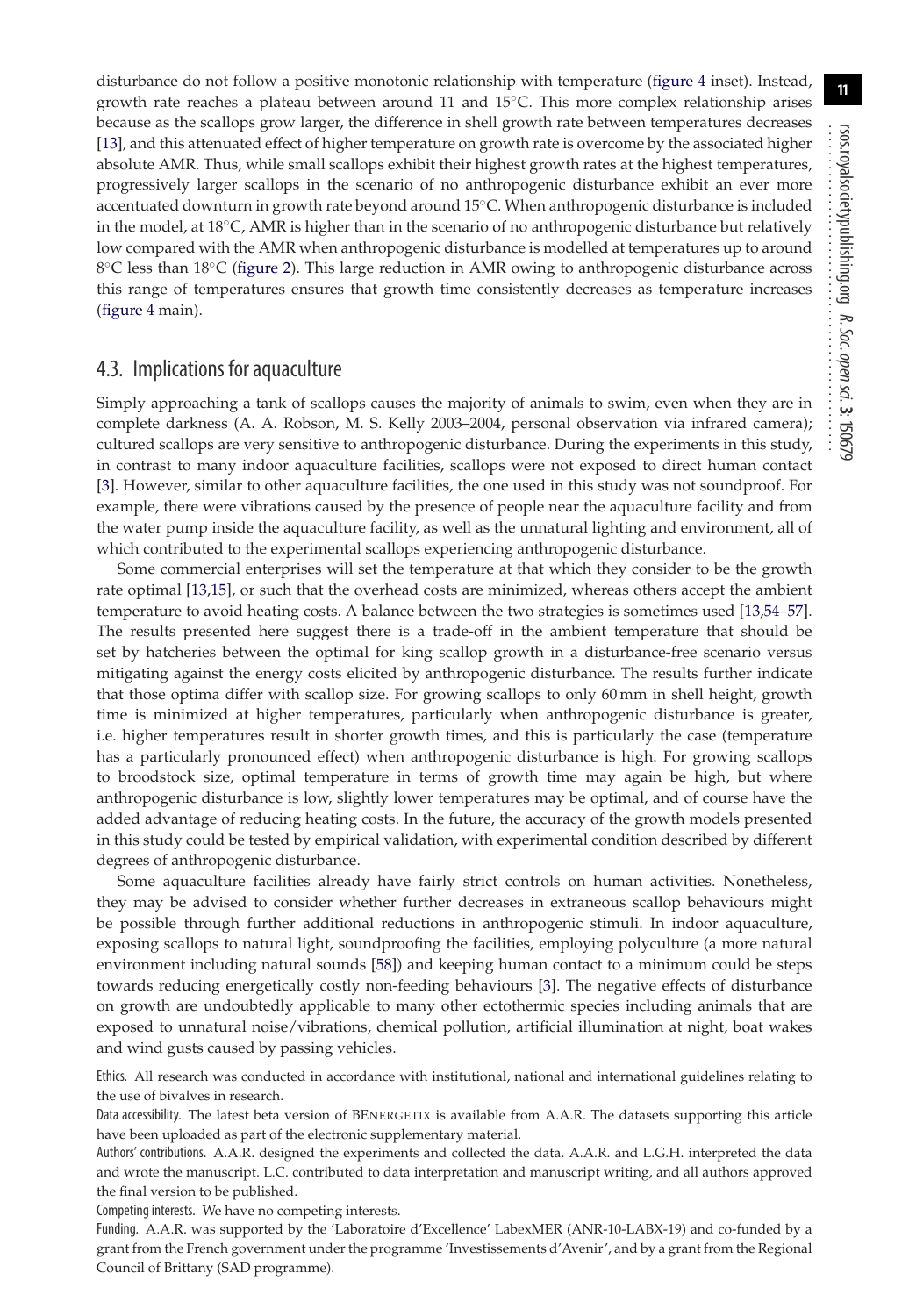................................................

Acknowledgements. We thank the IUEM dive team for collecting the scallops and Dr Craig White for his support with some calculations undertaken in the R software environment.

## References

- <span id="page-11-0"></span>1. Wikelski M, Cooke SJ. 2006 Conservation physiology. Trends Ecol. Evol.**21**, 38–46. [\(doi:10.1016/j.tree.2005.](http://dx.doi.org/doi:10.1016/j.tree.2005.10.018) [10.018\)](http://dx.doi.org/doi:10.1016/j.tree.2005.10.018)
- <span id="page-11-1"></span>2. Lagardère JP. 1982 Effects of noise on growth and reproduction of Crangon crangon in rearing tanks. Mar. Biol.**71**, 177–185. [\(doi:10.1007/bf00394627\)](http://dx.doi.org/doi:10.1007/bf00394627)
- <span id="page-11-2"></span>3. Robson AA, Chauvaud L, Wilson RP, Halsey LG. 2012 Small actions, big costs: the behavioural energetics of a commercially important invertebrate. J. R. Soc. Interface **9**, 1486–1498. [\(doi:10.1098/rsif.2011.0713\)](http://dx.doi.org/doi:10.1098/rsif.2011.0713)
- <span id="page-11-3"></span>4. Curry A. 2014 Wildlife energy: survival of the fittest. Nature**513**, 157–159. [\(doi:10.1038/513157a\)](http://dx.doi.org/doi:10.1038/513157a)
- <span id="page-11-4"></span>5. Waller DL, Gutreuter S, Rach JJ. 1999 Behavioral responses to disturbance in freshwater mussels with implications for conservation and management. J. N. Am. Benthol. Soc.**18**, 381–390. [\(doi:10.2307/1468451\)](http://dx.doi.org/doi:10.2307/1468451)
- <span id="page-11-5"></span>6. Jenkins SR, Lart W, Vause BJ, Brand AR. 2003 Seasonal swimming behaviour in the queen scallop (Aequipecten opercularis) and its effect on dredge fisheries. J. Exp. Mar. Biol. Ecol.**289**, 163–179. [\(doi:10.1016/S0022-0981\(03\)00050-9\)](http://dx.doi.org/doi:10.1016/S0022-0981(03)00050-9)
- <span id="page-11-6"></span>7. Thompson RJ, Livingstone DR, De Zwaan A. 1980 Physiological and biochemical aspects of the valve snap and valve closure responses in the giant scallop Placopecten magellanicus. I. Physiol. J. Comp. Physiol. B, Biochem. Syst. Environ. Physiol.**137**, 97–104.
- 8. Guderley H, Labbe-Giguere S, Janssoone X, Bourgeois M, Perez HM, Tremblay I. 2009 Thermal sensitivity of escape response performance by the scallop Placopecten magellanicus: impact of environmental history. J. Exp. Mar. Biol. Ecol. **377**, 113–119. [\(doi:10.1016/j.jembe.2009.07.](http://dx.doi.org/doi:10.1016/j.jembe.2009.07.024) [024\)](http://dx.doi.org/doi:10.1016/j.jembe.2009.07.024)
- <span id="page-11-7"></span>9. Guderley H, Pörtner HO. 2010 Metabolic power budgeting and adaptive strategies in zoology: examples from scallops and fish. Can. J. Zool. 88, 753–763. [\(doi:10.1139/Z10-039\)](http://dx.doi.org/doi:10.1139/Z10-039)
- <span id="page-11-8"></span>10. Norman M, Román G, Strand Ø. 2006 European aquaculture. In Developments in aquaculture and fisheries science (eds ES Sandra, GJ Parsons), pp. 1059–1066. Amsterdam, The Netherlands: Elsevier.
- <span id="page-11-9"></span>11. Chauvaud L, Thouzeau G, Paulet YM. 1998 Effects of environmental factors on the daily growth rate of Pecten maximus juveniles in the Bay of Brest (France). J. Exp. Mar. Biol. Ecol.**227**, 83–111. [\(doi:10.1016/S0022-0981\(97\)00263-3\)](http://dx.doi.org/doi:10.1016/S0022-0981(97)00263-3)
- <span id="page-11-10"></span>12. Wilson JH. 1987 Environmental parameters controlling growth of Ostrea edulis L. and Pecten maximus L. in suspended culture. Aquaculture **64**, 119–131. [\(doi:10.1016/0044-8486\(87\)90](http://dx.doi.org/doi:10.1016/0044-8486(87)90348-6) [348-6\)](http://dx.doi.org/doi:10.1016/0044-8486(87)90348-6)
- <span id="page-11-11"></span>13. Laing I. 2002 Scallop cultivation in the UK: a quide to site selection. Lowestoft (Crown copyright), UK: Cefas.
- <span id="page-11-12"></span>14. Beninger PG, Lucas A. 1984 Seasonal variations in condition, reproductive activity, and gross biochemical composition of two species of adult clam reared in a common habitat: Tapes decussatus L.(Jeffreys) and Tapes philippinarum (Adams &

Reeve). J. Exp. Mar. Biol. Ecol.**79**, 19–37. [\(doi:10.1016/0022-0981\(84\)90028-5\)](http://dx.doi.org/doi:10.1016/0022-0981(84)90028-5)

- <span id="page-11-13"></span>15. Laing I. 2000 Effect of temperature and ration on growth and condition of king scallop (Pecten maximus) spat. Aquaculture**183**, 325–334. [\(doi:10.1016/S0044-8486\(99\)00262-8\)](http://dx.doi.org/doi:10.1016/S0044-8486(99)00262-8)
- <span id="page-11-14"></span>16. Duncan PF. 1993 Post-harvest physiology of the scallop Pecten maximus (L.). Glasgow, UK: University of Glasgow.
- <span id="page-11-15"></span>17. Schalkhausser B, Bock C, Pörtner H-O, Lannig G. 2014 Escape performance of temperate king scallop, Pecten maximus under ocean warming and acidification. Mar. Biol.**16**, 2819–2829. [\(doi:10.1007/s00227-014-2548-x\)](http://dx.doi.org/doi:10.1007/s00227-014-2548-x)
- <span id="page-11-16"></span>18. Wilson RP, White CR, Quintana F, Halsey LG, Liebsch N, Martin GR, Butler PJ. 2006 Moving towards acceleration for estimates of activity-specific metabolic rate in free-living animals: the case of the cormorant. J. Anim. Ecol.**75**, 1081–1090. [\(doi:10.1111/j.1365-2656.2006.01127.x\)](http://dx.doi.org/doi:10.1111/j.1365-2656.2006.01127.x)
- 19. Halsey LG, White CR. 2010 Measuring energetics and behaviour using accelerometry in cane toads Bufo marinus.PLoS ONE **5**, e10170. [\(doi:10.1371/journal.pone.0010170\)](http://dx.doi.org/doi:10.1371/journal.pone.0010170)
- 20. Tsuda Y, Kawabe R, Tanaka H, Mitsunaga Y, Hiraishi T, Yamamoto K, Nashimoto K. 2006 Monitoring the spawning behaviour of chum salmon with an acceleration data logger.Ecol. Freshw. Fish.**15**, 264–274. [\(doi:10.1111/j.1600-0633.2006.00147.x\)](http://dx.doi.org/doi:10.1111/j.1600-0633.2006.00147.x)
- 21. Brown DD, Kays R, Wikelski M, Wilson R, Klimley AP. 2013 Observing the unwatchable through acceleration logging of animal behavior. Anim. Biotelemet.**1**, 20. [\(doi:10.1186/2050-3385-1-20\)](http://dx.doi.org/doi:10.1186/2050-3385-1-20)
- <span id="page-11-17"></span>22. Lyons G, Halsey L, Pope E, Eddington J, Houghton J. 2013 Energy expenditure during activity in the American lobster Homarus americanus: correlations with body acceleration. Comp. Biochem. Physiol. A, Mol. Integr. Physiol.**166**, 278–284. [\(doi:10.1016/j.](http://dx.doi.org/doi:10.1016/j.cbpa.2013.06.024) [cbpa.2013.06.024\)](http://dx.doi.org/doi:10.1016/j.cbpa.2013.06.024)
- <span id="page-11-18"></span>23. Mason J. 1958 The breeding of the scallop, Pecten maximus (L.), in Manx waters. J. Mar. Biol. Assoc. UK **37**, 653–671. [\(doi:10.1017/S0025315400005701\)](http://dx.doi.org/doi:10.1017/S0025315400005701)
- <span id="page-11-19"></span>24. Robson AA, Mansfield RP. 2014 Overinflated behavioural energetics: using dynamic body acceleration to accurately measure behaviour duration and estimate energy expenditure. Aquat. Biol.**21**, 121–126. [\(doi:10.3354/ab00574\)](http://dx.doi.org/doi:10.3354/ab00574)
- 25. Wilkens LA. 1981 Neurobiology of the scallop. I. Starfish-mediated escape behaviours. Proc. R. Soc. Lond. B **211**, 341–372. [\(doi:10.1098/rspb.1981.0011\)](http://dx.doi.org/doi:10.1098/rspb.1981.0011)
- <span id="page-11-20"></span>26. Bricelj VM, Shumway S. 1991 Physiology: energy acquisition and utilization. In Scallops: biology, ecology and aquaculture. Developments in aquaculture and fisheries science, no. 21 (ed. SE Shumway), pp. 305–346. Amsterdam, The Netherlands: Elsevier.
- <span id="page-11-21"></span>27. Halsey LG, Matthews PGD, Rezende EL, Chauvaud L, Robson AA. 2015 The interactions between temperature and activity levels in driving metabolic rate: theory, with empirical validation from contrasting ectotherms. Oecologia**177**, 1117–1129. [\(doi:10.1007/s00442-014-3190-5\)](http://dx.doi.org/doi:10.1007/s00442-014-3190-5)
- <span id="page-11-22"></span>28. Gleiss AC, Wilson RP, Shepard ELC. 2011 Making overall dynamic body acceleration work: on the theory of acceleration as a proxy for energy expenditure. Meth. Ecol. Evol.**2**, 23–33. [\(doi:10.1111/j.2041-210X.2010.00057.x\)](http://dx.doi.org/doi:10.1111/j.2041-210X.2010.00057.x)
- 29. Qasem L, Cardew A, Wilson A, Griffiths I, Halsey LG, Shepard EL, Gleiss AC, Wilson R. 2012 Tri-axial dynamic acceleration as a proxy for animal energy expenditure; should we be summing values or calculating the vector? PLoS ONE 7, e31187. [\(doi:10.1371/journal.pone.0031187\)](http://dx.doi.org/doi:10.1371/journal.pone.0031187)
- <span id="page-11-23"></span>30. Halsey LG, Shepard ELC, Wilson RP. 2011 Assessing the development and application of the accelerometry technique for estimating energy expenditure. Comp. Biochem. Physiol. A, Mol. Integr. Physiol.**158**, 305–314. [\(doi:10.1016/j.cbpa.2010.](http://dx.doi.org/doi:10.1016/j.cbpa.2010.09.002) [09.002\)](http://dx.doi.org/doi:10.1016/j.cbpa.2010.09.002)
- <span id="page-11-24"></span>31. MacDonald BA, Thompson RJ. 1986 Influence of temperature and food availability on the ecological energetics of the giant scallop Placopecten Magellanicus. III. Physiological ecology, the gametogenic cycle and scope for growth. Mar. Biol. **93**, 37–48. [\(doi:10.1007/BF00428653\)](http://dx.doi.org/doi:10.1007/BF00428653)
- <span id="page-11-25"></span>32. Robson AA, Thomas GR, Garcia de Leaniz C, Wilson RP. 2009 Valve gape and exhalant pumping in bivalves: optimization of measurement. Aquat. Biol. **6**, 191–200. [\(doi:10.3354/ab00128\)](http://dx.doi.org/doi:10.3354/ab00128)
- <span id="page-11-26"></span>33. R Core Team. 2013 R: a language and environment for statistical computing. Vienna, Austria: R Foundation for Statistical Computing.
- <span id="page-11-27"></span>34. Mansfield RP, Robson AA. 2013 BEnergetix: an R package to calculate behavioural time-energy budgets from acceleration, metabolic rate and environmental data. See [https://drive.google.com/](https://drive.google.com/folderview?id=0B8JNUcOcQVpgQjJzWVBBUkg0Q2c{\&}usp=sharing{\&}tid=0B8JNUcOcQVpgNWI3eHBmckEwZXM) [folderview?id=0B8JNUcOcQVpgQjJzWVBBUkg0Q2c](https://drive.google.com/folderview?id=0B8JNUcOcQVpgQjJzWVBBUkg0Q2c{\&}usp=sharing{\&}tid=0B8JNUcOcQVpgNWI3eHBmckEwZXM) [&usp=sharing&tid=0B8JNUcOcQVpgNWI3eHBmc](https://drive.google.com/folderview?id=0B8JNUcOcQVpgQjJzWVBBUkg0Q2c{\&}usp=sharing{\&}tid=0B8JNUcOcQVpgNWI3eHBmckEwZXM) [kEwZXM.](https://drive.google.com/folderview?id=0B8JNUcOcQVpgQjJzWVBBUkg0Q2c{\&}usp=sharing{\&}tid=0B8JNUcOcQVpgNWI3eHBmckEwZXM)
- <span id="page-11-28"></span>35. Robertson R, Meagor J, Taylor E. 2002 Specific dynamic action in the shore crab, Carcinus maenas (L.), in relation to acclimation temperature and to the onset of the emersion response. Physiol. Biochem. Zool.**75**, 350–359. [\(doi:10.1086/342801\)](http://dx.doi.org/doi:10.1086/342801)
- <span id="page-11-29"></span>36. Robson AA, Garcia de Leaniz C, Wilson RP, Halsey LG. 2010 Effect of anthropogenic feeding regimes on activity rhythms of laboratory mussels exposed to natural light. Hydrobiologia **655**, 197–204. [\(doi:10.1007/s10750-010-0449-7\)](http://dx.doi.org/doi:10.1007/s10750-010-0449-7)
- <span id="page-11-30"></span>37. Drummond GB, Vowler SL. 2011 Show the data, don't conceal them. J. Physiol.**589**, 1861–1863. [\(doi:10.1113/jphysiol.2011.205062\)](http://dx.doi.org/doi:10.1113/jphysiol.2011.205062)
- 38. Cumming G. 2008 Replication and p intervals: p values predict the future only vaguely, but confidence intervals do much better. Perspect. Psychol. Sci.**3**, 286–300. [\(doi:10.1111/j.1745-6924.](http://dx.doi.org/doi:10.1111/j.1745-6924.2008.00079.x) [2008.00079.x\)](http://dx.doi.org/doi:10.1111/j.1745-6924.2008.00079.x)
- 39. Masson ME, Loftus GR. 2003 Using confidence intervals for graphically based data interpretation. Can. J. Exp. Psychol.**57**, 203. [\(doi:10.1037/h0087426\)](http://dx.doi.org/doi:10.1037/h0087426)
- <span id="page-11-31"></span>40. Halsey LG, Curran-Everett D, Vowler SL, Drummond GB. 2015 The fickle p value generates irreproducible results. Nat. Methods**12**, 179–185. [\(doi:10.1038/](http://dx.doi.org/doi:10.1038/nmeth.3288) [nmeth.3288\)](http://dx.doi.org/doi:10.1038/nmeth.3288)